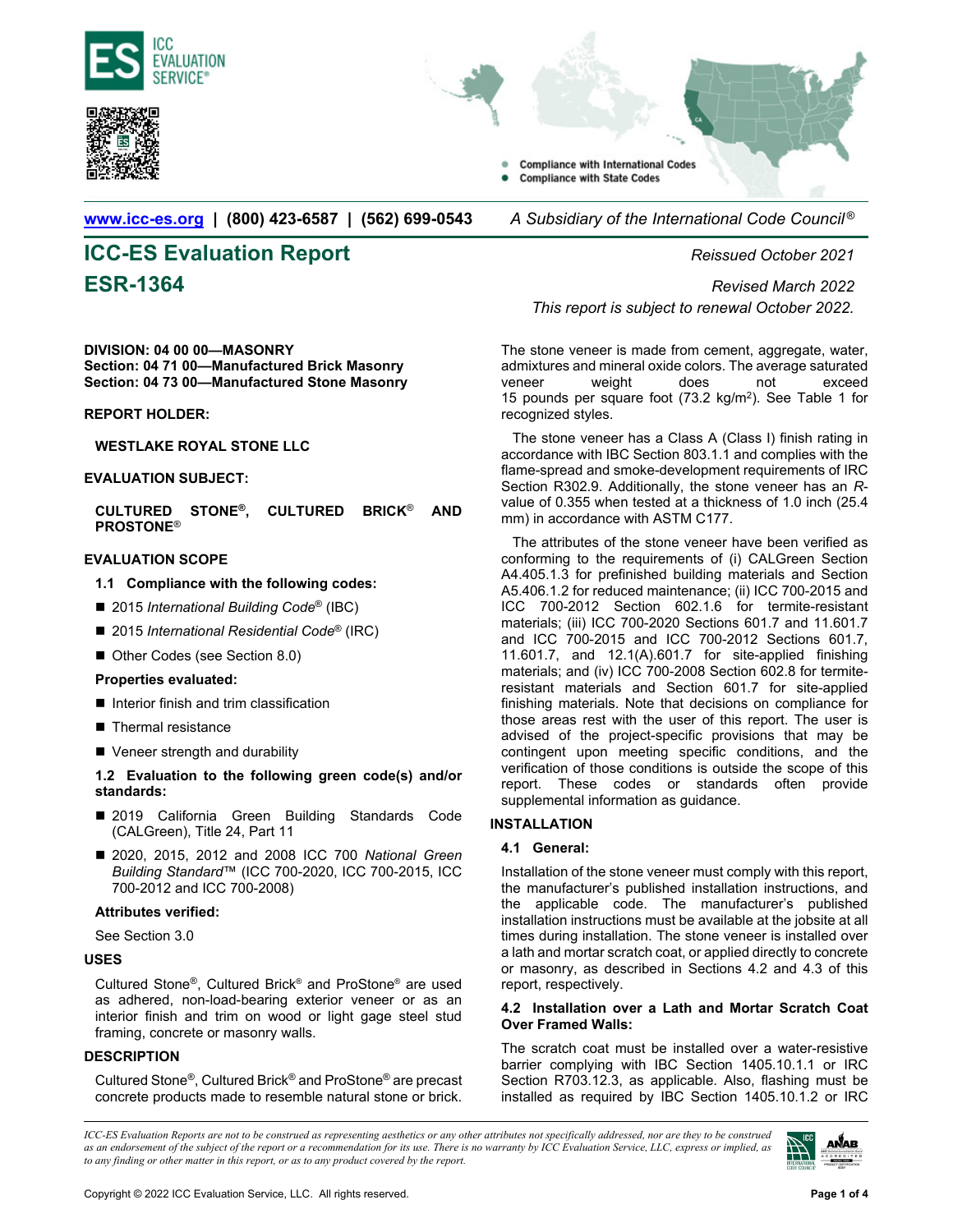Sections R703.4 and R703.12.2, as applicable, including a foundation weep screed installed at the bottom of the stone veneer. The foundation weep screed must comply with, and be installed in accordance with, the requirements for flashing at foundation shown in IBC Section 1405.10.1.2.1 or IRC Section R703.12.2, as applicable. The veneer must be installed with the clearances required by IBC Section 1405.10.1.3 or IRC Section R703.12.1, as applicable.

Lathing must comply with IBC Section 2510 (referenced from IBC Section 1405.10.1.4.1) or IRC Section R703.7.1 (referenced from IRC Section R703.12). The scratch coat must be applied in accordance with IBC Section 1405.10.1.4.2, and the veneer units must be adhered to the scratch coat in accordance with IBC Section 1405.10.1.4.3. The mortar used to adhere the veneer units to the scratch coat must comply with IBC Section 2103.2.4.

#### **4.3 Installation over Concrete and Masonry:**

Installation over concrete and masonry must comply with IBC Section 1405.10.1.5. When adhering the veneer units directly to the concrete or masonry, the supporting surfaces must be prepared in accordance with IBC Section 2510.7, and the veneer units must be adhered to the supporting surface as described in Section 4.2. When adhering the veneer units to a lath and mortar scratch coat, the lathing and scratch coat preparation must comply with Section 4.2.

#### **CONDITIONS OF USE**

The Cultured Stone®, Cultured Brick® and ProStone® veneers described in this report comply with, or are suitable alternatives to what is specified in, those codes listed in Section 1.0 of this report, subject to the following conditions:

- **5.1** Installation must comply with this report, the manufacturer's published installation instructions and the applicable code. In the event of a conflict between the manufacturer's published installation instructions and this report, the most severe requirements govern.
- **5.2** Expansion or control joints used to limit the effect of differential movement of supports must be specified by the architect, designer or stone veneer manufacturer, in that order. Consideration must also be given to movement caused by temperature change, shrinkage, creep and deflection.
- **5.3** In jurisdictions adopting the IBC, the supporting wall framing must be designed to support the installed weight of the veneer system, including veneer, setting bed and scratch coat, as applicable. At wall openings, the supporting members must be designed to limit deflection to  $\frac{1}{600}$  of the span of the supporting members.
- **5.4** In jurisdictions adopting the IRC, where the seismic provisions of Section R301.2.2 apply, the average weight of the wall supporting the precast stone veneer, including the veneer system, must be determined. When this weight exceeds the applicable limits of IRC Section R301.2.2.2.1, an engineered design of the wall construction must be performed in accordance with IRC Section R301.1.3.
- **5.5** Cultured Stone®, Cultured Brick® and ProStone® are manufactured under a quality control program with inspections by ICC-ES.

### **EVIDENCE SUBMITTED**

**6.1** Data in accordance with the ICC-ES Acceptance Criteria for Precast Stone Veneer (AC51), dated January 2016.

- **6.2** Reports of testing in accordance with ASTM C177.
- **6.3** Reports of testing in accordance with ASTM E84.

#### **IDENTIFICATION**

**7.1** The Cultured Stone® described in this report is identified by the initials "C.S.V." cast into the side of each piece of stone.

Product packaging is identified with the name of the manufacturer (Westlake Royal Stone), the brand name (Cultured Stone®, Cultured Brick® or ProStone®), the style and the evaluation report number (ESR-1364).

**7.2** The report holder's contact information is the following:

**WESTLAKE ROYAL STONE LLC 2801 POST OAK BLVD. SUITE 600 HOUSTON, TEXAS 77056 (855)769-2585 www.royalbuildingproducts.com/boral**

#### **OTHER CODES**

#### **8.1 Evaluation Scope:**

In addition to the codes referenced in Section 1.0, the products described in this report were evaluated for compliance with the following codes:

- 2012, 2009 and 2006 *International Building Code®* (IBC)
- 2012, 2009 and 2006 *International Residential Code®* (IRC)

The Cultured Stone®, Cultured Brick® and ProStone® products described in this report comply with, or are suitable alternatives to what is specified in, the codes listed above, subject to the provisions of Sections 8.2 through 8.7.

#### **8.2 Uses:**

See Section 2.0.

#### **8.3 Description:**

See the first paragraph of Section 3.0 and the following: The precast veneer has a Class A finish rating in accordance with 2012 and 2009 IBC Section 8.3.1.1 (2006 IBC Section 803.1) and complies with the flame-spread and smokedevelopment requirements of 2012 and 2009 IRC Section R302.9 (2006 IRC Section R315). The stone veneer has an *R*-value of 0.355 when tested in accordance with ASTM C177 at an average thickness of 1.0 inches (25.4 mm).

#### **8.4 Installation:**

Cultured Stone®, Cultured Brick® and ProStone® must be installed in accordance with the 2015 IBC and IRC, as described in Section 4.0.

#### **8.5 Conditions of Use:**

See Section 5.0.

#### **8.6 Evidence Submitted:**

See Section 6.0.

**8.7 Identification:** 

See Section 7.0.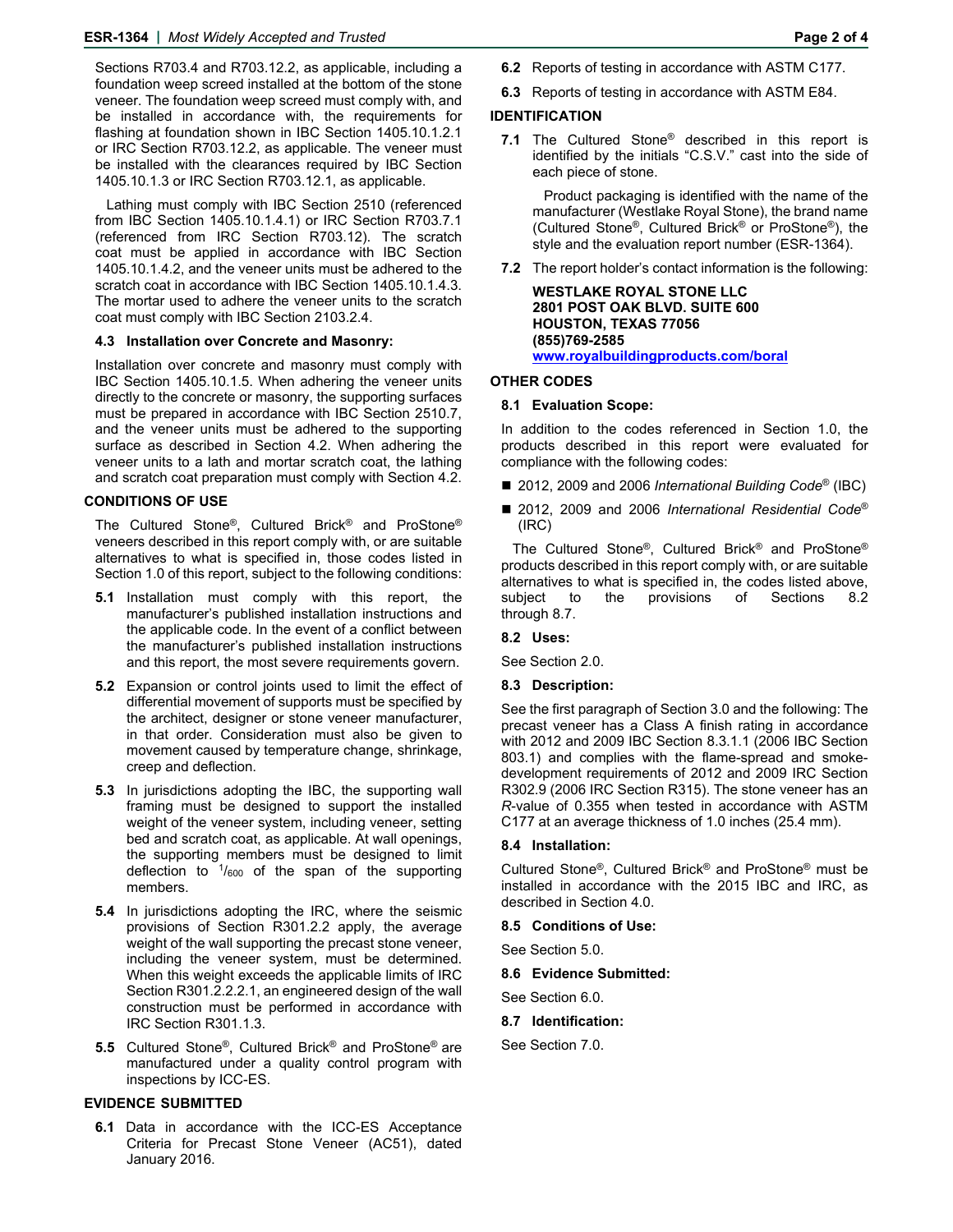#### **TABLE 1—EVALUATED STYLES**

| <b>PRODUCT NAME</b>         | <b>STYLES</b>                                                                                                                                                                                                                                                                                                                                                                                                                                                                                         |
|-----------------------------|-------------------------------------------------------------------------------------------------------------------------------------------------------------------------------------------------------------------------------------------------------------------------------------------------------------------------------------------------------------------------------------------------------------------------------------------------------------------------------------------------------|
| Cultured Stone <sup>®</sup> | Ancient Villa Ledgestone, Cast-Fit 12x24, Cast-Fit 8 x16, Cobblefield, Coral Stone, Country Ledgestone, Del<br>Mare Ledgestone, Dressed Fieldstone, Drystack Ledgestone, European Castle Stone, Hewn Stone 308,<br>Hewn Stone 314, Hewn Stone 514, Hewn Stone 522, Hewn Stone 822, Limestone, Old Country Fieldstone,<br>Pro-Fit Alpine Ledgestone, Pro-Fit Ledgestone, Pro-Fit Modera Ledgestone, Pro-Fit Terrain Ledgestone, River<br>Rock, Rockface, Southern Ledgestone, Split Face, Stream Stone |
| Cultured Brick <sup>®</sup> | Handmade Brick, Used Brick                                                                                                                                                                                                                                                                                                                                                                                                                                                                            |
| ProStone <sup>®</sup>       | Aged Ledgestone, Carolina Collection Ledgestone, Easy Fit Savannah Ledgestone, Field Rubble, Fieldstone,<br>Ledgestone, River Rock, Rough Ledge, Tuscan Cobble                                                                                                                                                                                                                                                                                                                                        |